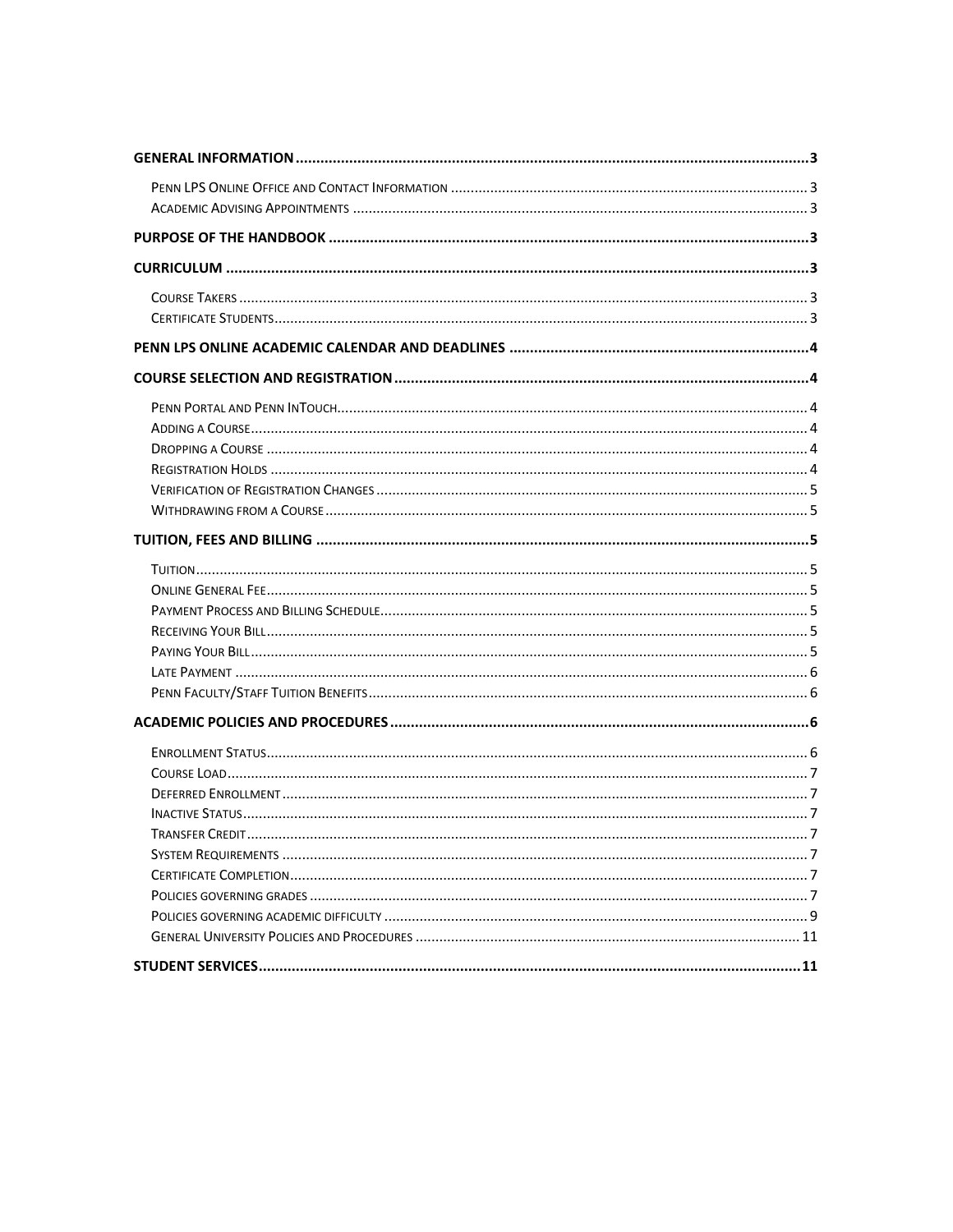# <span id="page-2-0"></span>General Information

# <span id="page-2-1"></span>Penn LPS Online Office and Contact Information

College of Liberal and Professional Studies University of Pennsylvania 3440 Market Street, Suite 100 Philadelphia, PA 19104

Telephone: 215-898-7326 Fax: 215-573-2053 lpsonline@sas.upenn.edu [www.sas.upenn.edu/lps/online](https://www.sas.upenn.edu/lps/online) Student Records and Billing: 215-746-7040 Academic Advising: 215-746-7040

# <span id="page-2-2"></span>Academic Advising Appointments

To schedule an in-person, telephone or Zoom appointment with your advisor please call 215-746- 7040. Students may also consult with their advisors via email. Advisor emails can be found in [Penn InTouch.](https://portal.apps.upenn.edu/penn_portal/intouch/splash.html)

# <span id="page-2-3"></span>Purpose of the handbook

Penn LPS Online has produced this handbook to provide a useful source of information to orient you to the University of Pennsylvania and assist in planning your program of study. Students are required to read the handbook; it contains rules and regulations, procedures, options, curriculum requirements, resources at Penn, and other pertinent information. Read the entire handbook before you begin classes. Continue to reference the handbook frequently during your career at Penn to remain aware of your obligations as well as to investigate the many support services and academic opportunities available to you. Students are responsible for adhering to all Penn LPS Online policies, procedures, and academic deadlines, and for consulting with advisors on a regular basis in order to optimize their academic experience. Please check the Penn LPS Online website periodically for updates.

# <span id="page-2-4"></span>Curriculum

Two Enrollment Options: Courses and Certificates

# <span id="page-2-5"></span>Course Takers

Penn LPS Online students can enjoy the benefits of enrolling in individual courses. Students are welcome to take Penn LPS Online courses without being enrolled in a certificate program. All students can combine individual courses to suit their needs and develop critical competencies through personal and professional application of coursework.

If a student is enrolled as a course taker and wants to switch to a certificate program, they should complete [a Certificate Declaration form.](https://www.sas.upenn.edu/lps/lps-online/form/certificate-declaration)

# <span id="page-2-6"></span>Certificate Students

Penn LPS Online students can earn credit certificates to enhance their personal or professional skills, whether for career advancement, job transition or the pursuit of additional learning. A current listing of **certificate offerings**, including course lists and how to complete each certificate is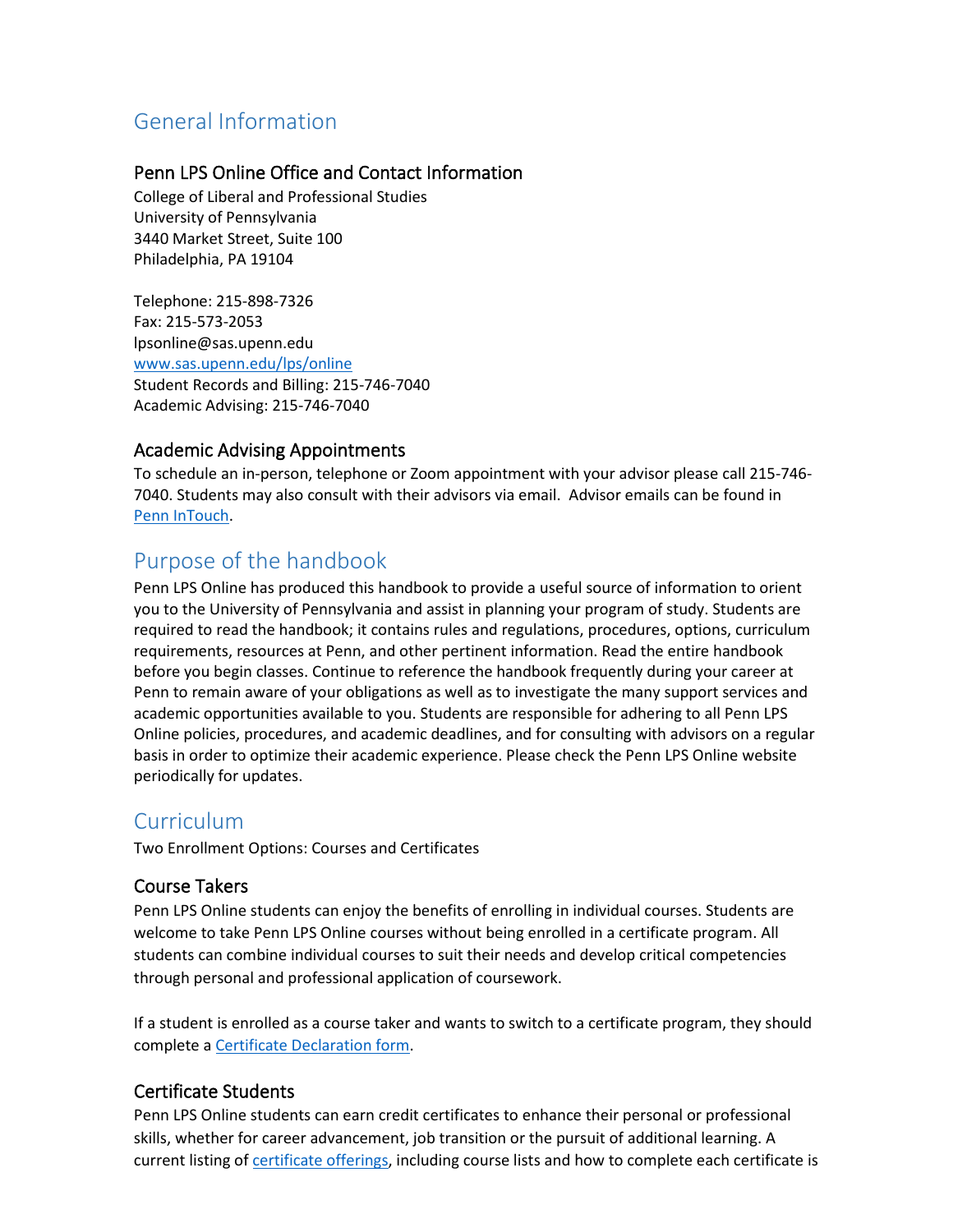available on the Penn LPS Online website. All Penn LPS Online courses are open to certificate students. Courses outside of the Penn LPS Online offerings are not available.

Once a student has completed a certificate they should follow the two-step process on the [post](https://lpsonline.sas.upenn.edu/forms/certificate-post-completion)[completion page.](https://lpsonline.sas.upenn.edu/forms/certificate-post-completion)

# <span id="page-3-0"></span>Penn LPS Online Academic Calendar and Deadlines

You can view the Penn LPS Online Academic Calendar, complete with registration deadlines, on th[e Penn LPS Online website.](https://lpsonline.sas.upenn.edu/student-resources/academic-calendar) Please be advised that dates and deadlines differ from those on the LPS Academic Calendar, as well as in other Penn Schools and Colleges.

# <span id="page-3-1"></span>Course Selection and Registration

#### <span id="page-3-2"></span>Penn Portal and Penn InTouch

Access [Penn InTouch](https://portal.apps.upenn.edu/penn_portal/intouch/splash.html) from you[r Penn Portal](https://portal.apps.upenn.edu/penn_portal/view.php) where you can view and update your record and register for courses. Penn InTouch provides secure access to the following:

- Course Search and Mock Schedule functions
- Billing information
- Online course registration
- Course schedules and academic records
- Academic Planning Worksheet
- Privacy settings for release of academic and financial information to parents or partners.

#### <span id="page-3-3"></span>Adding a Course

All students must be officially registered in order to take a course for credit.

Students may add a new course via Penn InTouch through approximately the second week of the term. Students should consult the current Penn LPS Online Academic Calendar for termspecific deadlines. Students registering for a course in Fall 2 or Spring 2, after the last day to add a course in Penn InTouch, must submit registration requests via the Registration Request form.

#### <span id="page-3-4"></span>Dropping a Course

Students may drop a course with no financial obligation until the published deadline in the current Penn LPS Online Academic Calendar. Students can officially drop a Fall 1, Spring 1, or Summer course through Penn InTouch until the drop deadline. Students dropping a Fall 2 or Spring 2 course must email a request to drop a course via the Registration Request form by the published deadlines in the Penn LPS Online Academic Calendar.

Absence from class does not constitute a drop, nor does notifying the instructor or another university office. Students who fail to drop a course officially within published deadlines may receive a grade of F and are financially responsible for the tuition.

# <span id="page-3-5"></span>Registration Holds

A registration hold may be placed on a student's record that will prevent the student from registering until action has been taken to resolve the issue. If students are unable to register using Penn InTouch, it is their responsibility to contact their advisor or other relevant office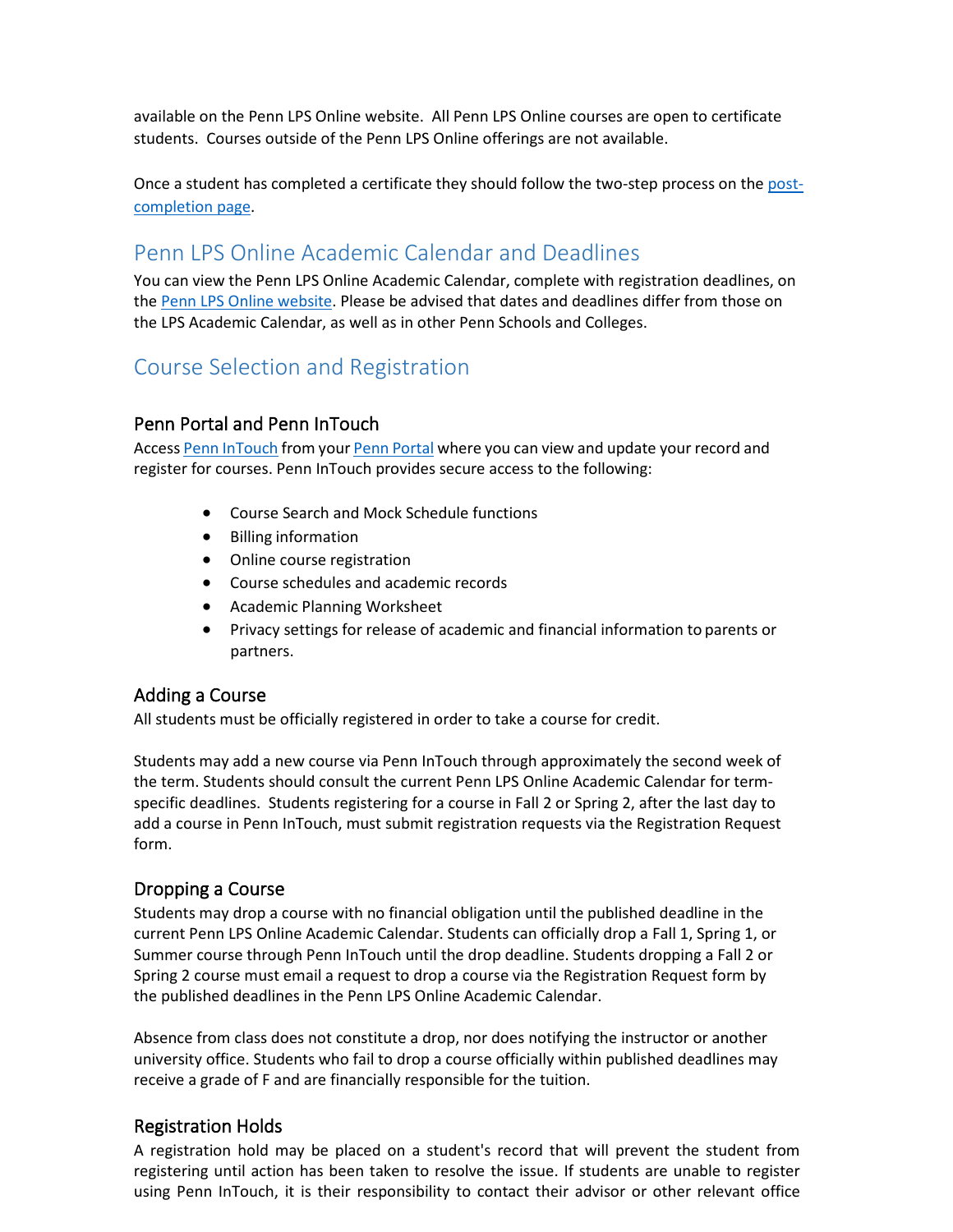promptly to determine the cause of the problem and resolve it in a timely manner. Students may see what registration holds, if any, have been placed on their account by reading the messages on the front page of Penn InTouch. Students on an academic, financial, or disciplinary hold must have their hold cleared and must register officially by the end of the add period in order to take a course for credit or to audit a course.

# <span id="page-4-0"></span>Verification of Registration Changes

When making registration changes via Penn InTouch, prior to logging out students are responsible for verifying their schedule to make sure changes have taken effect.

# <span id="page-4-1"></span>Withdrawing from a Course

Students who want to discontinue a course after the drop period has ended may withdraw from the course until the published withdrawal period deadline. Students should consult the academic calendar on the Penn LPS Online website for term-specific deadlines.

To withdraw, students must go the LPS website to complete [a withdrawal](https://www.lps.upenn.edu/students/current-students) form. Students must complete the form by the end of the day of the withdrawal deadline. No exceptions can be made to this deadline.

Withdrawals may affect students' academic standing. Students are encouraged to consult their advisor to discuss their withdrawal and overall academic progress. Students are responsible for investigating how a withdrawal may affect their eligibility with any other offices outside of Penn LPS Online. Students who withdraw from a course have full financial obligation.

# <span id="page-4-2"></span>Tuition, fees and billing

# <span id="page-4-3"></span>Tuition

Tuition is the cost of instruction. The current tuition rates for Penn LPS Online courses can be found on the [Penn LPS Online website.](https://lpsonline.sas.upenn.edu/tuition-aid/course-tuition)

# <span id="page-4-4"></span>Online General Fee

The online student general fee supports the specific activities, services, and virtual spaces that Penn Online students can access from a distance.

# <span id="page-4-5"></span>Payment Process and Billing Schedule

The University of Pennsylvania bills students on a schedule. To view when upcoming bills will be sent, please visit the **Student Financial Services Billing Schedule page**.

# <span id="page-4-6"></span>Receiving Your Bill

[Penn.Pay](http://www.sfs.upenn.edu/pennpay/how-to-use.htm) is Penn's electronic billing system for student accounts. Penn.Pay enables the student, and other payers you authorize, to receive your Penn student account billing statement online. The bill includes charges for tuition, fees, and other expenses from a variety of Penn offices. New students must complete th[e Student Financial Services "MUST DO LIST".](https://srfs.upenn.edu/must-do)

# <span id="page-4-7"></span>Paying Your Bill

Penn encourages students to make payments online using Penn. Pay. Students can also mail a check, pay in person at the Franklin Building Lobby, or wire payment. Payment is also accepted online with an American Express® Card. (A 2.0% convenience fee will be assessed on your American Express® statement. Penn does not receive any portion of the convenience fee.) All tuition and fees are payable by the date indicated on the bill and the full amount of the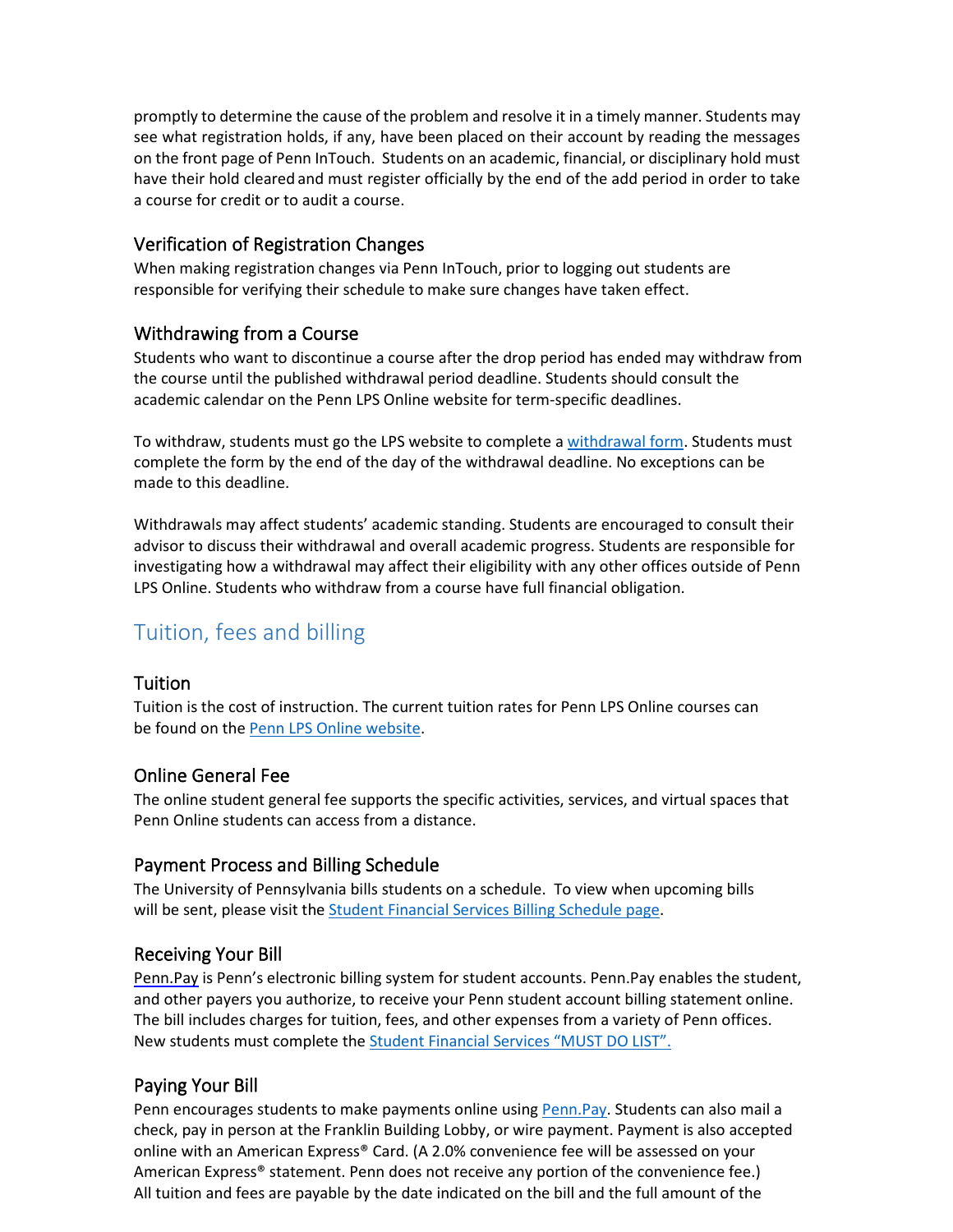payment is due. Students who have not received a bill within six weeks after registration should contact Student Financial Services.

Details about Paying Your Bill and Payment Options, including the Penn Monthly Budget Plan, can be found in the ['Billing and Payment' section](https://srfs.upenn.edu/billing-payment) of the Student Financial Services website.

#### <span id="page-5-0"></span>Late Payment

Penn must receive the amount due in full on, or before, the due date. If full payment is not received by this date, a late payment penalty of 1.5% of the past due amount per month will be assessed, and future registration and continuing enrollment will be jeopardized.

#### <span id="page-5-1"></span>Penn Faculty/Staff Tuition Benefits

Penn LPS Online and Student Financial Services do not administer tuition benefits for Penn employees, and will not be able to provide eligibility information. To determine eligibility, options and obligations that may pertain to your employment status, and to activate payment of tuition benefits, students must contact their Human Resources benefits office directly.

Penn employees should note that eligibility for tuition benefits does not automatically allow them to enroll in courses. All students must first complete an enrollment form with LPS. Once accepted into a program of study, Penn employees using tuition benefits are afforded options and subject to academic and financial obligations identical to those of all LPS students.

All students are responsible for understanding the policies of their tuition benefits, knowing and abiding by all Penn LPS Online Academic Calendar deadlines, and for grades and bills incurred through registration in any course regardless of attendance, completion, or employee status.

University System

#### [www.hr.upenn.edu/tuition/](http://www.hr.upenn.edu/tuition/)

Eligible employees of the University may request tuition benefits, view current and past requests for payment, and view pending payments by using the online tuition management system on the Human Resources website at the above link. Payments are not automatically made or continued for future terms based upon registration; the employee must apply online for tuition benefits each term.

#### Health System

Eligible employees of the University of Pennsylvania Health System should consult with their supervisor to determine benefits eligibility, policy and procedures.

# <span id="page-5-2"></span>Academic Policies and Procedures

#### <span id="page-5-3"></span>Enrollment Status

To be considered enrolled at Penn, a student must maintain registration in a course or courses. Students who defer their enrollment or take limited time off may be considered to have an active program status (see the section in this handbook on maintaining academic standing) but are not considered currently enrolled. Students will have access to student services and resources only during semesters in which they register for courses.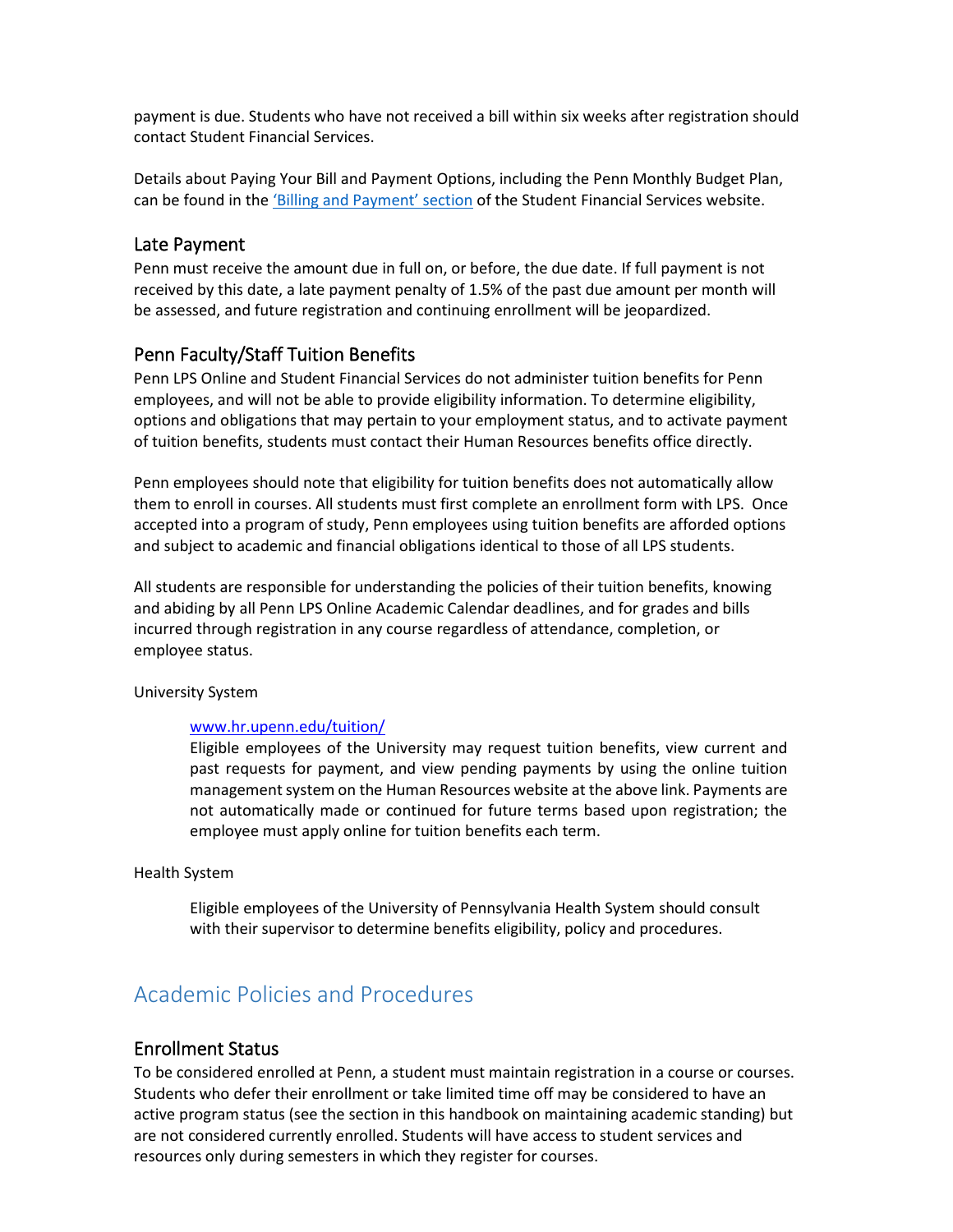# <span id="page-6-0"></span>Course Load

Certificate students and course takers may enroll in up to four course units in their first semester with a maximum of two C.U.'s per eight-week session. A semester includes both accelerated (eight-week) and classic (full semester) courses. (e.g. Fall 1 and Fall 2).

Most working adults register for one course in each eight-week session and will thereby complete two C.U.'s across the semester which makes them a half-time student.

# <span id="page-6-1"></span>Deferred Enrollment

Students who are admitted to Penn LPS Online may defer their matriculation for up to one year. Students who wish to do so should notify Penn LPS Online of their intentions as early as possible. It is not necessary for officially deferred students to reapply. An applicant who has not registered for and completed courses within one year of acceptance will be required to reapply.

# <span id="page-6-2"></span>Inactive Status

Students who do not enroll in courses for four consecutive semesters, including summer, will be in inactive status and will be officially withdrawn from the University for inactivity. After being withdrawn, students wishing to resume their studies at Penn are required to reenroll and pay a new application fee.

# <span id="page-6-3"></span>Transfer Credit

Penn LPS Online Certificates do not accept transfer credits. Courses delivered through Penn LPS Online count toward the Bachelor of Applied Arts and Sciences and the Bachelor of Fine Arts degrees in LPS, but do not count toward any other degrees at the University of Pennsylvania. Students planning to transfer Penn LPS Online credits to another institution should be aware that transfer credits are awarded at the discretion of the receiving institution.

# <span id="page-6-4"></span>System Requirements

To confirm that you have what you need to get started in an online course, please review our [technical requirements.](https://lpsonline.sas.upenn.edu/about-penn-lps-online/am-i-ready-online-learning) Students are strongly encouraged to have a PC or MAC desktop or laptop—notebook computers like Chromebooks as well as mobile devices like tablets and smartphones are NOT recommended as a sole device as they do not support all course technologies.

# <span id="page-6-5"></span>Certificate Completion

When a student is participating in their final course they should apply to graduate from their certificate. [The graduation form includes two steps](https://lpsonline.sas.upenn.edu/forms/certificate-post-completion) that must be completed by the last day of their final course. Students receive their certificates two to three months after the completion of their final course.

# <span id="page-6-6"></span>Policies governing grades

# Credit System

Academic credit at the University of Pennsylvania is figured in course units (CUs). A course unit (CU) is a general measure of academic work over a period of time, typically a term (semester or summer). A CU (or a fraction of a CU) represents different types of academic work across different types of academic programs and is the basic unit of progress toward a degree. One CU is usually converted to a four-semester-hour course. The transferability of credits and assignment of credit hours is at the discretion of the receiving institution.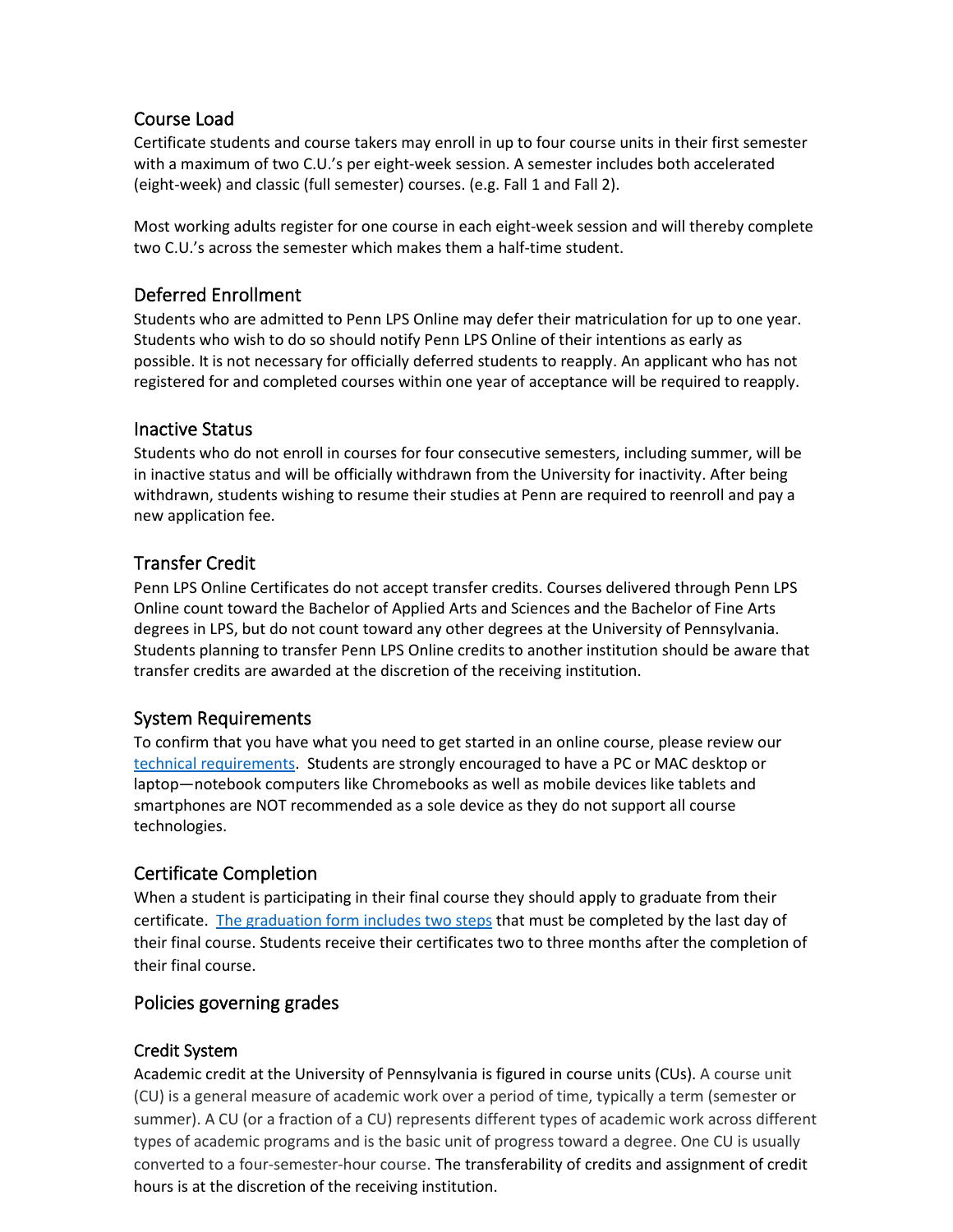#### Grading System

The following grades are used to report the standing of a student upon completion of each course.

All courses must be taken for a grade. Courses cannot be taken pass / fail or as an auditor.

| $A+ = 4.0$ Distinguished             | $A = 4.0$ Excellent        | $A - 3.7$ |
|--------------------------------------|----------------------------|-----------|
| $B+ = 3.3$                           | $B = 3.0$ Good             | $B - 2.7$ |
| $C + 2.3$                            | $C = 2.0$ Average          | $C - 1.7$ |
| $D+ = 1.3$                           | $D = 1.0$ Below Average    | (No D-)   |
| $F = 0.0$ Failure                    |                            |           |
|                                      |                            |           |
| $GR = No$ Grade reported for student | I = Incomplete (see below) |           |
| $NR = No$ Grades reported for course | II = Extended Incomplete   |           |
| (see below)                          | S = Satisfactory progress  |           |
| $W = Withdrew$                       | $U =$ Unsatisfactory       |           |
| $X = Academic Violation$             |                            |           |

#### Incomplete Grades

An incomplete grade indicates that a student has not completed all the work in a course and has done so with the instructor's permission. If the work for a course is incomplete as a result of the student's unexplained failure to hand in assignments or to take the final examination at the regularly scheduled time, the instructor should issue a grade of F for the course.

An instructor who chooses to grant an extension to a student who has not completed a course by the end of the term may grant either an Incomplete (I) or an Extended Incomplete (II). An Incomplete must be made up within the first four weeks of the start of the next term, and an Extended Incomplete must be made up by the end of the next semester (including the summer term). In either case, if the Incomplete is not made up by the deadline, it will become an F. An Incomplete is made up only when the official grade is received by the LPS office and recorded by the Registrar's office on the student'sofficial transcript. Once an Incomplete grade is converted to an F, the instructor may change the grade after the student has completed all required work. Students with two or more incomplete grades are subject to registration hold and are required to meet with their advisor to explain the circumstances of the Incompletes and develop a plan to resolve them. Students with two or more outstanding grades of incomplete who have already registered for additional courses will be dropped from their courses.

#### Review of a Grade and Academic Grievance

The instructor who gives an evaluation, exam, or course grade has sole authority for changing such evaluation, exam, or course grade provided the instructor remains on the staff of the University of Pennsylvania. In cases in which instructor appointments have terminated, or instructors have resigned or are deceased, sole authority for changing an evaluation rests with the Assistant Vice Dean of the College of Liberal and Professional Studies.

Penn LPS Online students who wish to have an evaluation, exam, or course grade reviewed must first discuss the matter with the instructor who gave the evaluation unless the instructor is no longer a member of the University of Pennsylvania staff. Should this meeting not yield a resolution that is satisfactory to both the student and the instructor, or not be possible, the student may ask the Assistant Vice Dean of LPS for assistance in the matter. The role of the Assistant Vice Dean is limited to ensuring that the department or program has arranged for a proper review of the matter. Any concerns related to other academic grievances should follow the same procedure.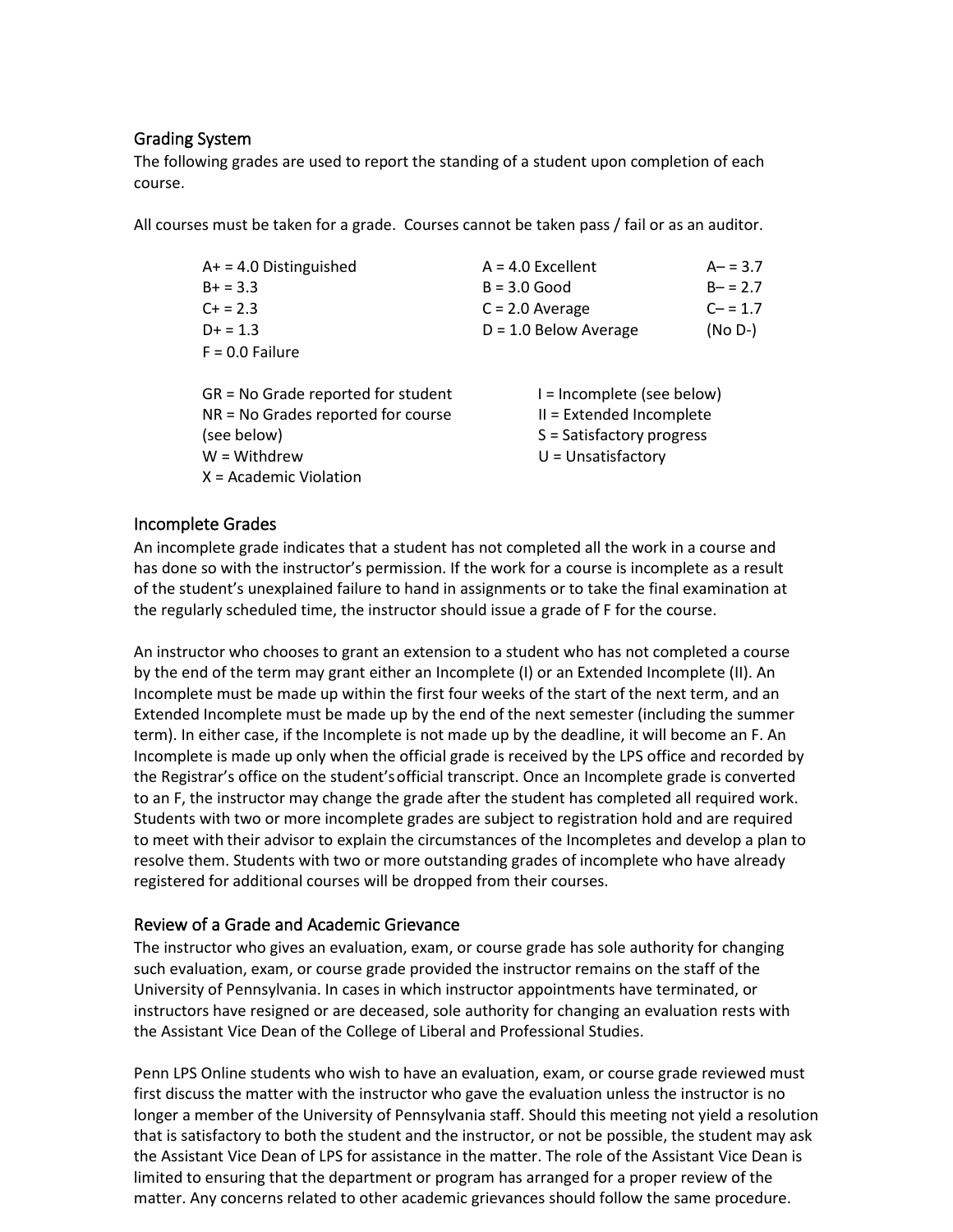#### **Petitions**

Students at Penn LPS Online who believe that their circumstances might warrant an exception from a rule or requirement may submit a petition. They may do so by filling out a petition form and writing a statement. In this petition statement, the student must demonstrate why he or she feels that this exemption should be allowed. If extenuating circumstances such as health or family troubles are cited, proper documentation will be necessary.

The student should first discuss the issue with their advisor to discuss options, responsibilities, resources and support services that may pertain to the student's circumstances and serve to inform best strategy toward student success. The student may submit a petition, which will be evaluated by the Petitions Committee.

The Petitions Committee meets at regular intervals throughout the school year. The committee will consider the student's petition statement and any supplementary materials (such as medical documentation) that the student submits. The student will be notified of the committee's decision, usually within a week of the committee meeting.

#### Grade Point Average

Grade point average (G.P.A.) is computed at the end of each semester and on a cumulative basis. The G.P.A. is calculated by multiplying the course units for each course by the numerical equivalent of the grade received. The total for all courses is then divided by the total number of course units taken.

#### **Transcripts**

An official transcript of a student's academic record in the College of Liberal and Professional Studies is available from the University Registrar. Procedures for requesting a transcript can be found on th[e Registrar's web site,](http://www.upenn.edu/registrar/transcripts/1988-or-later.html) and in [Penn InTouch.](https://portal.apps.upenn.edu/penn_portal/intouch/splash.html)

#### Maintaining Academic Standing

Penn LPS Online students must maintain academic standing. Maintaining academic standing requires Penn LPS Online students to meet all of the following conditions:

- Maintain a cumulative G.P.A. of 2.0 or higher
- Earn a term G.P.A. of 2.0 or higher
- Accumulate no more than one Incomplete, F, or Withdrawal in a term

Please see "Policies governing academic difficulty" below for the potential consequences of failing to maintain academic standing.

#### Requirements to Receive a Certificate

To be awarded a certificate students must earn a cumulative GPA of 2.5 or higher. Students who fail a class have an opportunity to retake it once. If a student retakes a course they previously failed and receives a passing grade both the F and the new grade are calculated in the GPA.

# <span id="page-8-0"></span>Policies governing academic difficulty

# Course Problem Notices

When the work of a student in a given course becomes unsatisfactory for any reason, the instructor may send a Course Problem Notice email to the student. This notice will indicate the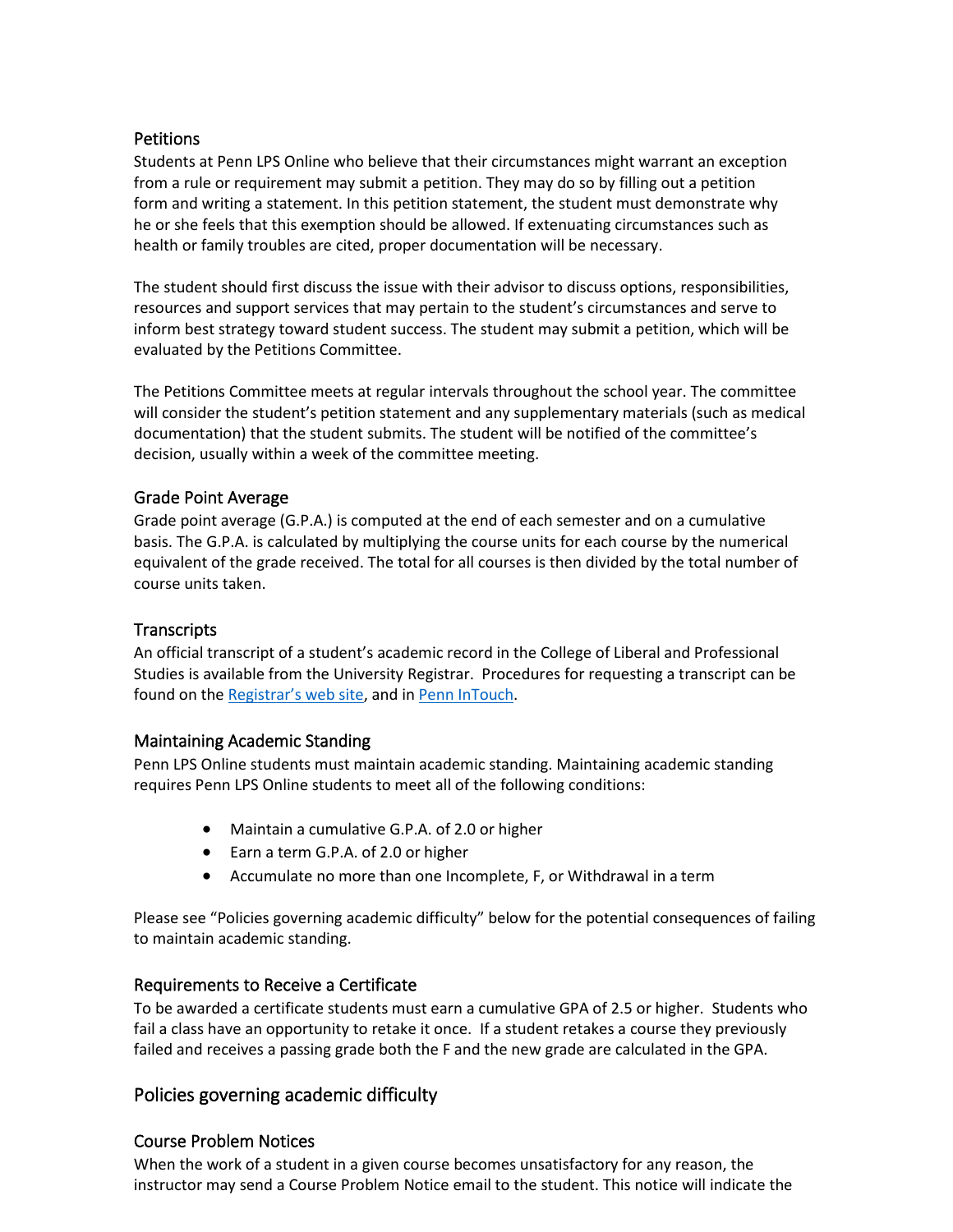nature of the problem and suggest an appropriate person for the student to meet with, including the instructor, a teaching assistant, or an academic advisor. Students are expected to follow the recommendations made in these notices.

#### Failures

The grade of F remains on the record and is not erased even if students have repeated the course with a passing grade. Students who fail a certificate or certificate-related course will be required to repeat the course. A grade of F is always calculated in the cumulative grade point average.

#### Repeating a Course

Students who receive an F in a course may retake the course for credit. Both the new grade and the original F will be tabulated into the final G.P.A. and a course credit will be awarded if the student receives a passing grade.

#### Failure to Maintain Academic Standing

Penn LPS Online students must maintain academic standing and make adequate progress toward the degree. Maintaining academic standing requires Penn LPS Online students to meet all of the following conditions:

- Maintain a cumulative G.P.A. of 2.0 or higher
- Earn a term G.P.A. of 2.0 or higher
- Accumulate no more than one Incomplete, F, or Withdrawal in a term

**Academic probation** Students who fail to meet one or more of the conditions listed above will be placed on academic probation. Students on academic probation will be required to meet with the Penn LPS Online advisor and may be placed on registration hold. Students will be expected to remedy the condition(s) that placed them on academic probation with the next three courses they take (no grades of W, F, I, GR, or NR). If students are on probation for any incomplete grades they will be placed on hold until they resolve their incomplete courses. If they are unable to meet the requirements of their probation, they may be subject to dismissal from the program, pending a decision of the SAS Continuing Education Committee.

**Dismissal:** After being placed on Academic Probation, students who do not meet all three of the conditions listed above will be reviewed by the SAS Continuing Education Committee. If the Committee decides that the student is unlikely to successfully complete their program, the student will be sent an academic dismissal letter via email and U.S. postal mail. Penn LPS Online Gateway students who are not admitted to the BAAS degree for academic reasons and enroll in a certificate or course taker program will also be eligible for dismissal if they do not maintain academic standing.

**Mandatory Leave of Absence**: Students who accumulate one incomplete or unresolved grade in a given semester may be placed on a mandatory leave of absence until such work is finished. Students placed on a mandatory leave must complete all outstanding course work before they are allowed to re-enroll and continue with new work.

**Conditions for readmission**: Students who have been dropped for poor academic performance and who wish to be considered for readmission must contact their advisor for requirements and procedures for readmission. Students will not be considered for readmission for one full calendar year following dismissal. If a student is readmitted, the student must maintain good academic standing throughout the program. If the student fails to meet these conditions, the student may